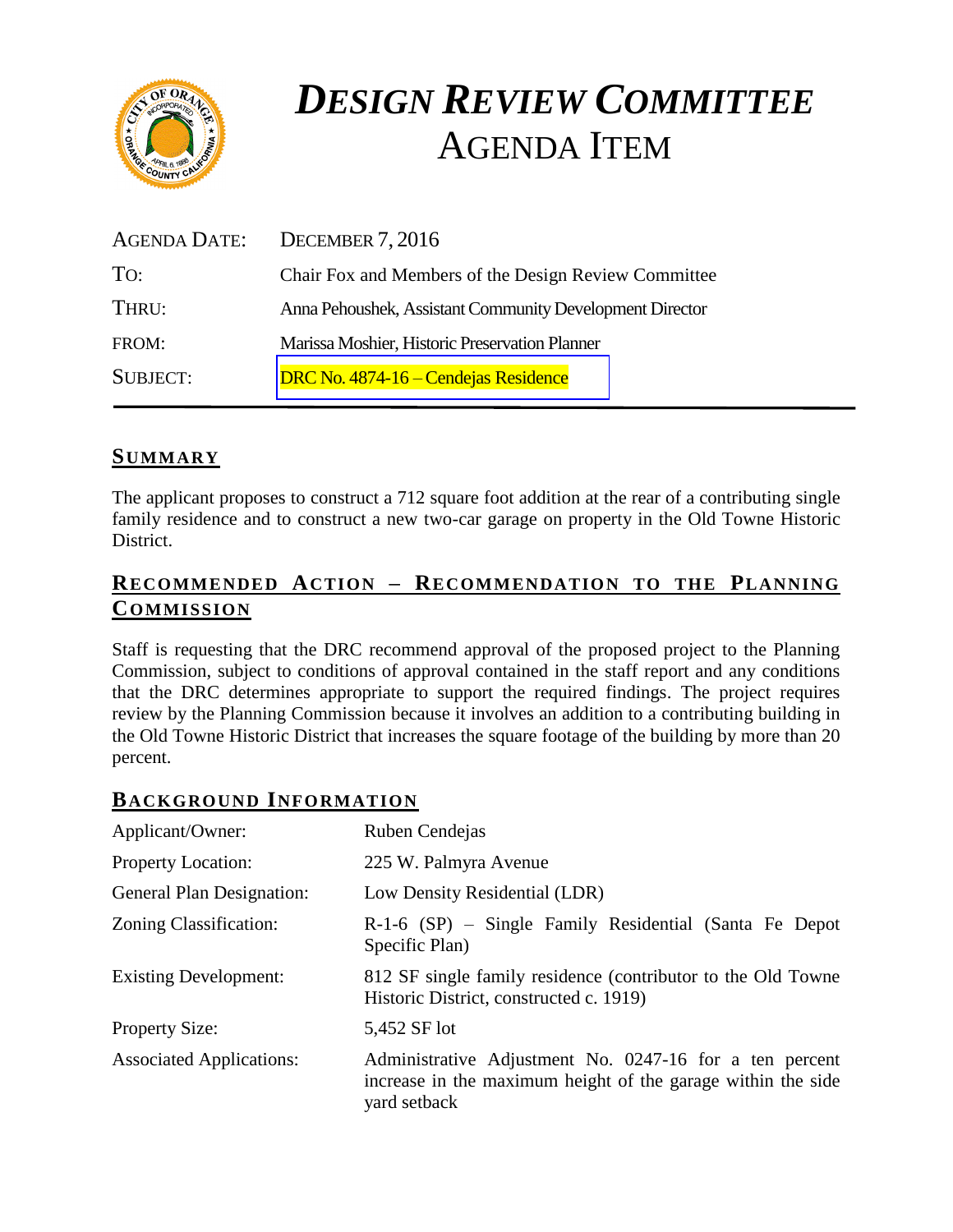# **PUB LIC NOTICE**

No Public Notice is required for this project.

## **ENVIRONMENTAL REVIEW**

**Categorical Exemption:** The proposed project is categorically exempt from the provisions of the California Environmental Quality Act (CEQA) per State CEQA Guidelines 15303 (New Construction or Conversion of Small Structures) and 15331 (Historical Resource Restoration/Rehabilitation) because the project consists of an addition to a historical resource and new construction of an accessory structure in conformance with the *Secretary of the Interior's Standards for the Treatment of Historic Properties (Secretary's Standards)*. In conformance with the *Secretary's Standards*, the addition at the rear of the building will be minimally visible form the street and will not negatively impact the character of the historic building or the Old Towne Historic District. The proposed addition is appropriately differentiated from the historic building, and will not destroy historic materials or features that characterize the property. The proposed garage is an accessory structure supporting the primary use of the property as a single family residence. The garage reflects the historic character of demolished garage and is compatible with the historic property. There is no environmental public review required for a Categorical Exemption.

# **PROJECT DESCRIP TION**

The applicant proposes to construct a 712 square foot addition at the rear of an 880 square foot contributing single family residence in the Old Towne Historic District and to construct a new two-car garage. The major project components include:

- Construct an addition at the rear (north) of the historic building
	- o The proposed addition will incorporate an existing pop-out at the rear of the building. This pop-out was likely constructed as a service porch, but has been altered over time with new siding to match the residence. The pop-out, with a small extension to the east, functions as a hyphen between the historic house and the new addition.
	- o The addition will use compatible materials with the historic residence and will be differentiated with a larger exposure in the wood siding.
	- o The historic gable vent at the rear elevation of the historic house will be retained in place.
- Construct a new two-car garage
	- o The garage will have a side gable roof with wood lap siding and exposed rafter tails.
	- o The form and materials of the new garage will reflect the character of an original garage/carriage house that was dilapidated and demolished without permits on the property.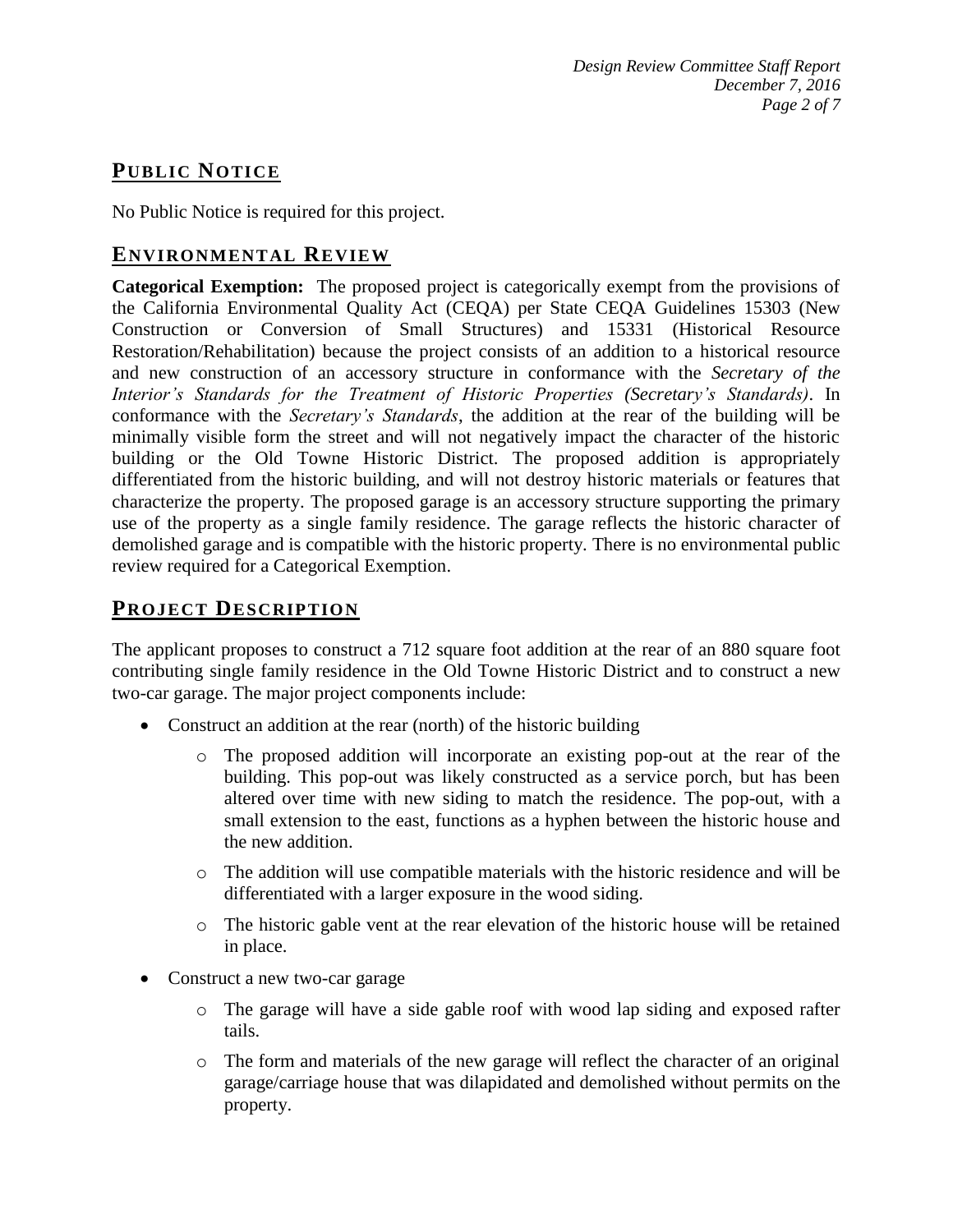o The project includes an Administrative Adjustment to allow the 11 foot tall side gable roof in the side yard setback. Under the zoning code, the maximum height of the garage in the setback area is 10 feet. The Administrative Adjustment provides a 10 percent increase in the maximum allowed height, so that the garage can be constructed with a side gable roof similar to the historic condition.

# **EXISTING SITE**

The existing site is developed with an 880 square foot single family residence, constructed circa 1919. The building is a contributor to the National Register of Historic Places Old Towne Historic District. In 2015, the previous property owner demolished a garage/carriage house at the rear of the property without permits. The garage was likely constructed within the period of significance for the Historic District and was severely deteriorated. Attachment 3 provides photographs of the garage prior to demolition.

## **EXISTING AREA CONTEXT**

The property is located on the north side of the 200 block of West Palmyra Avenue within the Santa Fe Depot Specific Plan Area. The surrounding block is zoned R-1-6, and adjacent properties are primarily multi-family residences interspersed with some single-family residences. Properties to the west and south are zoned R-3 and R-4 for multi-family residential. Properties to the east and south primarily contain contributors to the Historic District. To the west is a large, two-story, non-contributing apartment building.

# **EVALUATION CRITERIA**

Orange Municipal Code (OMC) Section 17.10.070 establishes the general criteria the DRC should use when reviewing the project. This section states the following:

The project shall have an internally consistent, integrated design theme, which is reflected in the following elements:

#### 1. **Architectural Features**.

- a. The architectural features shall reflect a similar design style or period.
- b. Creative building elements and identifying features should be used to create a high quality project with visual interest and an architectural style.

#### 2. **Landscape**.

- a. The type, size and location of landscape materials shall support the project's overall design concept.
- b. Landscaping shall not obstruct visibility of required addressing, nor shall it obstruct the vision of motorists or pedestrians in proximity to the site.
- c. Landscape areas shall be provided in and around parking lots to break up the appearance of large expanses of hardscape.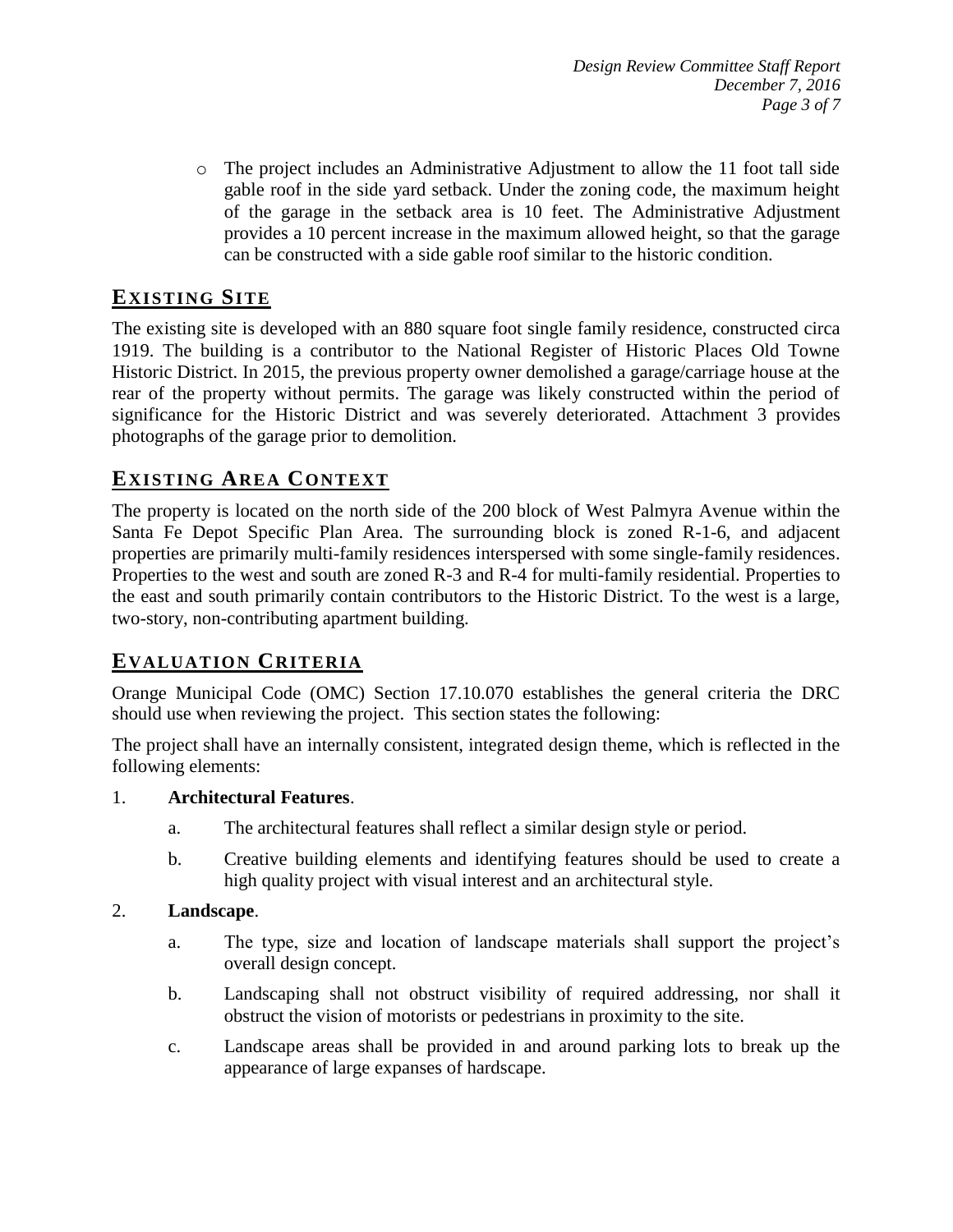- 3. **Signage**. All signage shall be compatible with the building(s) design, scale, colors, materials and lighting.
- 4. **Secondary Functional and Accessory Features**. Trash receptacles, storage and loading areas, transformers and mechanical equipment shall be screened in a manner, which is architecturally compatible with the principal building(s).

## **ANALY SIS/STATEMENT OF THE ISSUES**

#### Issue 1: Compatibility of the Addition

At 712 square feet, the addition is larger than is typically proposed for historic houses in the Old Towne Historic District. However, the addition is appropriately scaled to the mass and form of the historic house. The use of the inset hyphen, incorporating a small existing pop-out on the rear of the historic building, breaks up the size of the addition. This design helps the addition to appear as a separate mass from the historic building. The location of the addition allows retention of the character-defining features of the building on the primary elevations. The hyphen also allows the historic gable vent on the rear of the house to be retained.

The gable roof form of the addition reflects the form of the historic building. To differentiate the addition from the historic house, the applicant is proposing to use a wood siding with a larger exposure. The wood windows trimmed with wood are compatible with the design and materials of the historic building.

The applicant also proposes to remove the non-historic metal railing from the front porch, which was added by the previous property owner, and repair the exposed rafter tails, which were covered with fascia by the previous property owner. This will restore historic features of the house, as recommended by the Old Towne Design Standards.

#### Issue 2: Garage

The original garage that was demolished by the previous property owner had wood lap siding with a side gable roof. The demolished garage, at 20 feet wide, was larger than a typical carriage house in the Old Towne Historic District. The applicant is proposes to construct a new garage at the rear of the property. The new garage will be farther back on the property than the demolished structure, but it will retain the same orientation to the street and will use the existing driveway. The garage will be reconstructed using the same roof form and approximate size as the demolished structure. It will also use compatible materials, similar to those in photographs of the demolished garage. The size, design and materials of the new garage reflect the historic of this property and are compatible with the Old Towne Historic District.

Staff recommends that the DRC finds that the proposed project is in conformance with the Old Towne Design Standards and the *Secretary's Standards*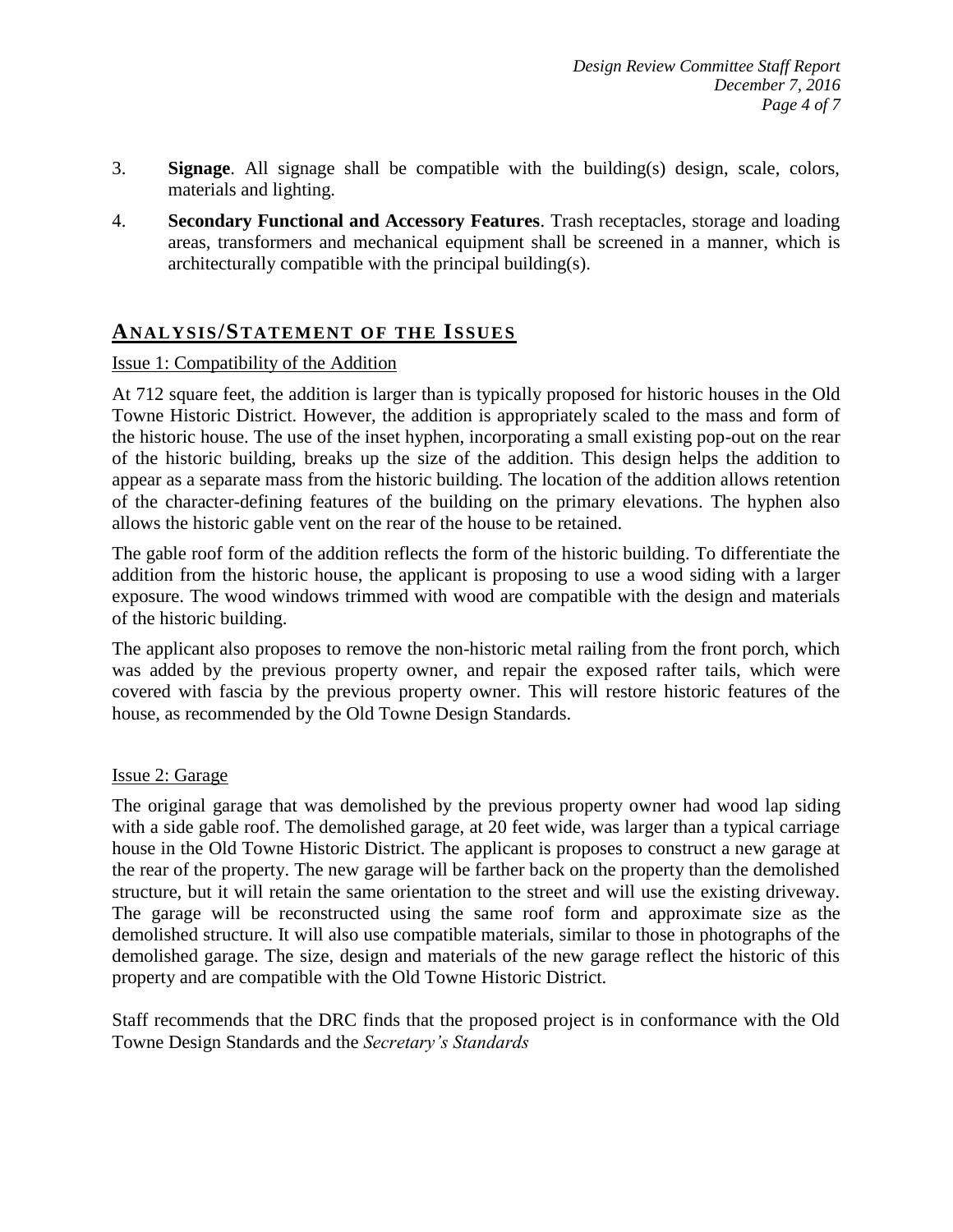## **ADVISORY BOARD RECOMMENDATION**

None required.

## **STAFF RECOMMENDATION AND REQUIRED FINDINGS**

The courts define a "Finding" as a conclusion which describes the method of analysis decision makers utilize to make the final decision. A decision making body "makes a Finding," or draws a conclusion, through identifying evidence in the record (i.e., testimony, reports, environmental documents, etc.) and should not contain unsupported statements. The statements which support the Findings bridge the gap between the raw data and the ultimate decision, thereby showing the rational decision making process that took place. The "Findings" are, in essence, the ultimate conclusions which must be reached in order to approve (or recommend approval of) a project. The same holds true if denying a project; the decision making body must detail why it cannot make the Findings.

The Findings are applied as appropriate to each project. Based on the following Findings and statements in support of such Findings, staff recommends the DRC recommend approval of the project to the Planning Commission with conditions.

*1. In the Old Towne Historic District, the proposed work conforms to the prescriptive standards and design criteria referenced and/or recommended by the DRC or other reviewing body for the project (OMC 17.10.070.G.1).*

The proposed project is in conformance with the Old Towne Design Standards. The mass and scale of the addition are appropriate for the size of the historic building and for the character of the Historic District. The addition is minimally visible from the public right of way and made subordinate to the historic building through the use of a hyphen connecting the addition to the historic house. The addition's design and materials are compatible with the historic building and are appropriately differentiated from the historic building. The addition retains existing historic materials and does not significantly change or obscure the building's character-defining features.

*2. In any National Register Historic District, the proposed work complies with the Secretary of the Interior's standards and guidelines (OMC 17.10.07.G.2).*

Projects found to be in conformance with the Old Towne Design Standards are generally considered to be in conformance with the *Secretary's Standards*. In conformance with Standard 2, the addition at the rear of the building will be minimally visible from the street and will not negatively impact the character of the historic building or the Old Towne Historic District. In conformance with Standards 9 and 10, the proposed addition is appropriately differentiated from the historic building, and will not destroy historic materials or features that characterize the property. The proposed project will also remove non-historic exterior features and restore damaged historic features. The project is in conformance with the *Secretary's Standards*.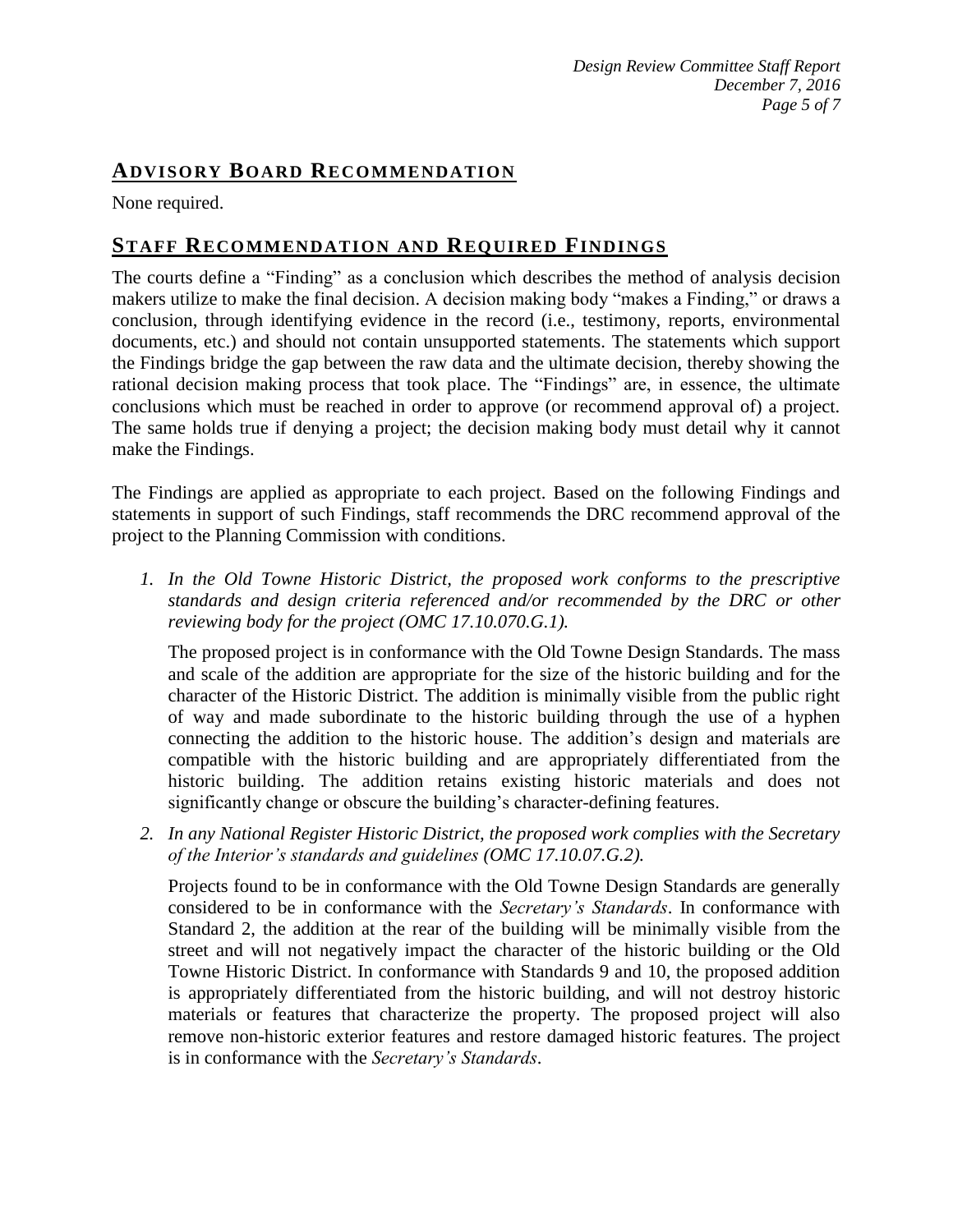*3. The project design upholds community aesthetics through the use of an internally consistent, integrated design theme and is consistent with all adopted specific plans, applicable design standards, and their required findings (OMC 17.10.07.G.3).*

As described above, the proposed project conforms to the Old Towne Design Standards, which are the applicable standards and design criteria referenced and/or recommended by the Design Review Committee for projects in the Old Towne Historic District.

*4. For infill residential development, as specified in the City of Orange Infill Residential Design Guidelines, the new structure(s) or addition are compatible with the scale, massing, orientation, and articulation of the surrounding development and will preserve or enhance existing neighborhood character (OMC 17.10.07.G.4).*

The *City of Orange Infill Residential Design Guidelines* do not apply to projects located within the Old Towne Historic District; this finding does not apply.

# **CONDITIONS**

The approval of this project is subject to the following conditions:

- 1. This project is approved as a precise plan. All work shall conform in substance and be maintained in general conformance with plans and exhibits labeled as Attachment 5 (date stamped December 1, 2016), including modifications required by the conditions of approval, and as recommended for approval by the Design Review Committee. Any changes from the approved plans may be subject to subsequent review and approval by the Design Review Committee.
- 2. Except as otherwise provided herein, this project is approved as a precise plan. After any application has been approved, if changes are proposed regarding the location or alteration of any use or structure, a changed plan may be submitted to the Community Development Director for approval. If the Community Development Director determines that the proposed change complies with the provisions and the spirit and intent of the approval action, and that the action would have been the same for the changed plan as for the approved plot plan, the Community Development Director may approve the changed plan without requiring a new public hearing.
- 3. The applicant agrees to indemnify, hold harmless, and defend the City, its officers, agents and employees from any and all liability or claims that may be brought against the City arising out of its approval of this permit, save and except that caused by the City's active negligence.
- 4. Construction permits shall be obtained for all future construction work, as required by the City of Orange, Community Development Department's Building Division. Failure to obtain the required building permits will be cause for revocation of this permit.
- 5. If not utilized, project approval expires twenty-four months from the approval date. Extensions of time may be granted in accordance with OMC Section 17.08.060. The